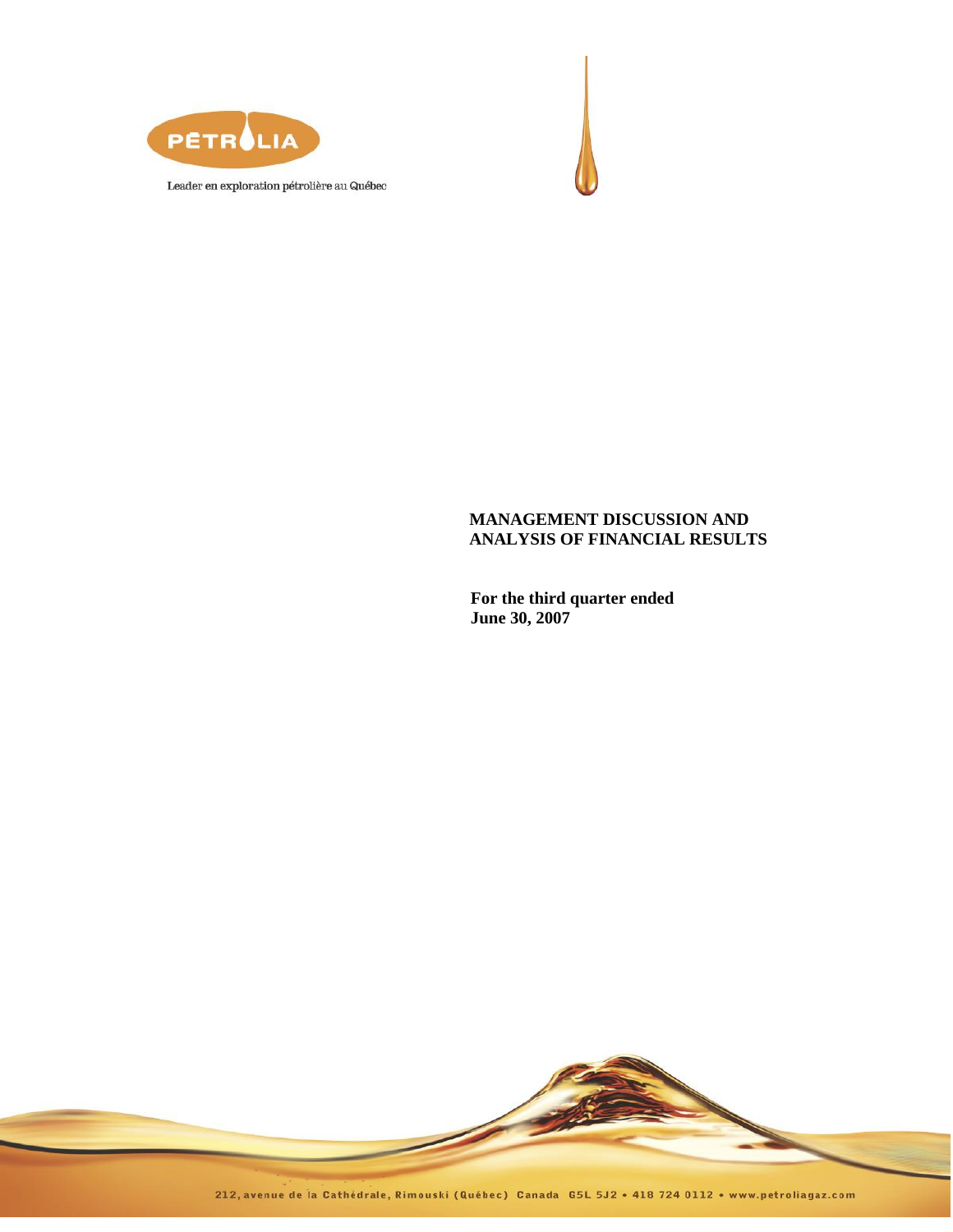### **MANAGEMENT DISCUSSION AND ANALYSIS OF FINANCIAL RESULTS FOR THE THIRD QUARTER ENDED JUNE 30, 2007**

This interim management discussion and analysis complies with Rule 51-102A of the Canadian Securities Administration regarding continuous disclosure for reporting issuers. It is an addition and supplement to the quarterly financial statements and should be read in conjunction with them and in parallel with the audited financial statements for fiscal years ended September 30, 2006 and 2005, and the annual management report when required. It presents the view of management on current Company activities and financial results, as well as a preview of the activities during the coming months.

# **1.1 Date**

The present management discussion and analysis for the quarter ended June 30, 2007 is prepared as of July 26, 2007.

# **1.2 Nature of activities and overall performance**

The Company is incorporated under Part 1A of the Quebec Companies Act. It has been listed on the TSX Venture Exchange since February 16, 2005. Exploration and development of oil and gas properties are the Company's primary activities. Moreover, to achieve its objectives, the Company has signed various agreements characteristic of the oil and gas industry.

The discovery of the Pétrolia-Haldimand well in March 2006 was a turning point for the Company. Recall that production tests on this well determined a stabilized rate of 34 barrels of light crude per day. When this find was made in only the third hole of a planned six-hole campaign, the Company reorganized its exploration plan to concentrate on developing the Pétrolia-Haldimand oil field.

Pétrolia is currently negotiating a JOA (Joint Operating Agreement) with the operator to undertake development work on the discoveries on the Gaspé and Gastonguay properties. This agreement will establish a framework for putting the Pétrolia-Haldimand field into production, as well as for developing future finds across the Gaspé and Gastonguay properties. Several meetings have taken place on this subject and notable progress has been made at the negotiating table. The exploration of the Gaspé and Gastonguay properties and the development work on the Haldimand oil field will resume as soon as the agreement is signed.

During the coming years, Pétrolia's financial outlays will be directed primarily towards the development of the Pétrolia-Haldimand find. Pétrolia's properties constitute a vast territory to be explored, and the Company is seeking industry partners to develop them.

During the last quarter, the Company continued its efforts to obtain the announced investments and remains confident about securing them. These steps have helped Pétrolia build a significant network of contacts that may prove strategic in the Company's development. These financial resources would ensure, in particular, the development of the Pétrolia-Haldimand oil field and the completion of its other exploration programs through farm-outs.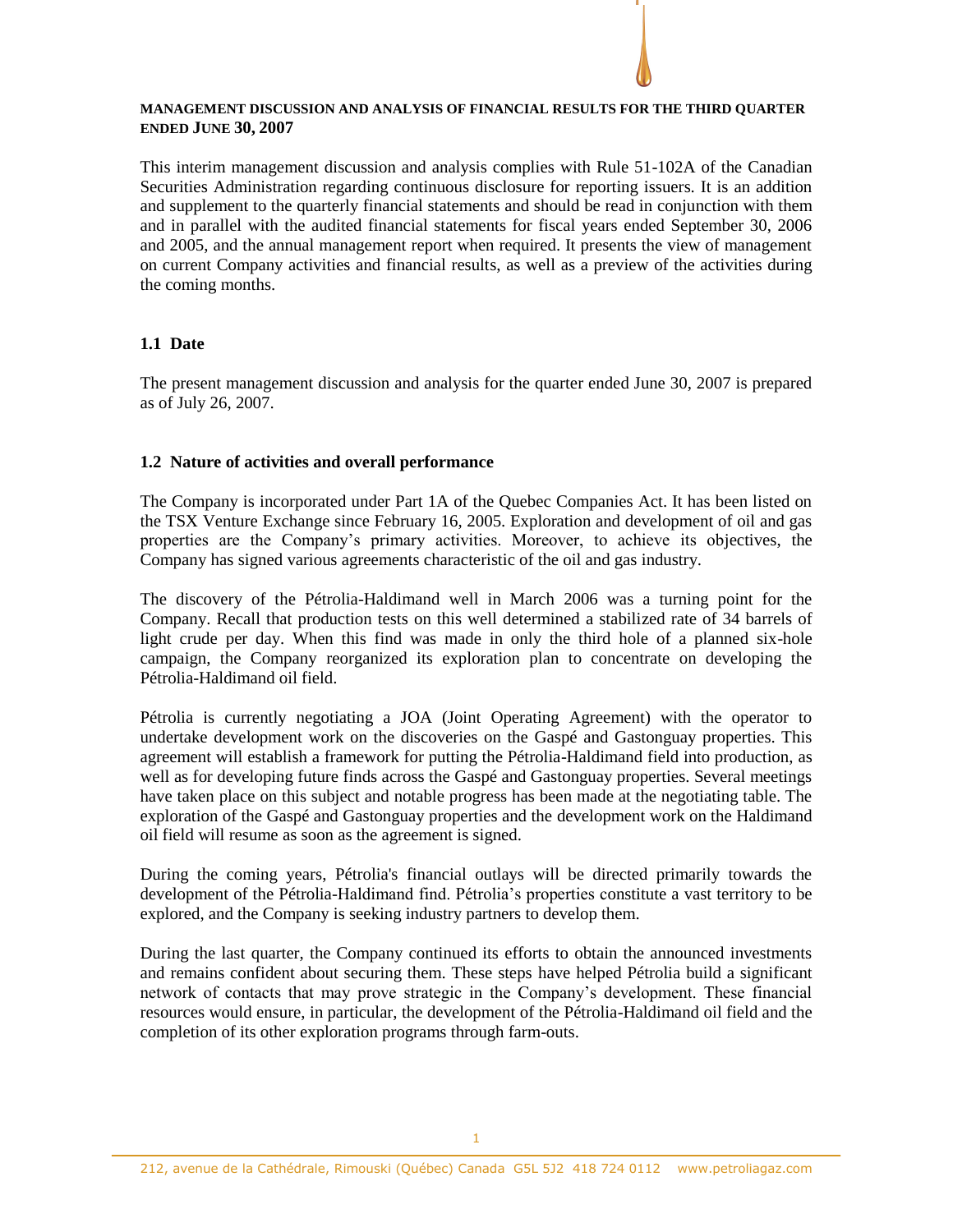The Company's current revenue comes from interest income, since the Company is in the exploration and production testing stage with the Pétrolia-Haldimand #1 well. Its funding is therefore provided by issuing shares in its capital stock.

During the quarter, Pétrolia issued 19,500 shares for a total of \$8,005.

During the third quarter, the Company performed exploration work in the amount of \$260,805. The Company incurred a loss of \$390,336 (\$0.0134 per share), compared to \$105,935 (\$0.0047 per share) for the corresponding quarter of the previous year. The differences are due to the granting of stock options during the quarter to administrators and consultants in the amount of \$148,770, and the variation of its fair market value during the quarter, causing a loss of \$150,000.

### **1.3 Strategy and outlook**

In 2007, Pétrolia is aiming to put the Pétrolia-Haldimand #1 well into production. However, before continuing the work, the Company must finalize a Joint Operating Agreement (JOA) with the operator.

After signing the JOA, the steps involved will be an assessment of the deposit's sub-surface extension and definition of the petroleum reservoir's characteristics (flow rate, pressure, and permeability, among others). In order to reach these objectives, a three-dimensional (3-D) seismic survey should be performed, if conditions allow. The data obtained will be interpreted, and the results used to locate at least one confirmation borehole. Regarding the evaluation of the reservoir's characteristics, the Pétrolia-Haldimand #1 well might be re-entered in order to perform additional work. The seismic survey, the re-entry, and the confirmation borehole will enable the confirmation of minimum oil reserves (reserve-certification study) and define the scope of future development work.

Pétrolia is now promoting a new exploration initiative called the Bourque project. This involves reef-type traps, such as those now producing in Alberta, with petroleum targets that are somewhat deeper than at Haldimand (e.g., Leduc Formation).

The schedule for all our oil and gas exploration programs is presented on our website, in the "Press Release" section.

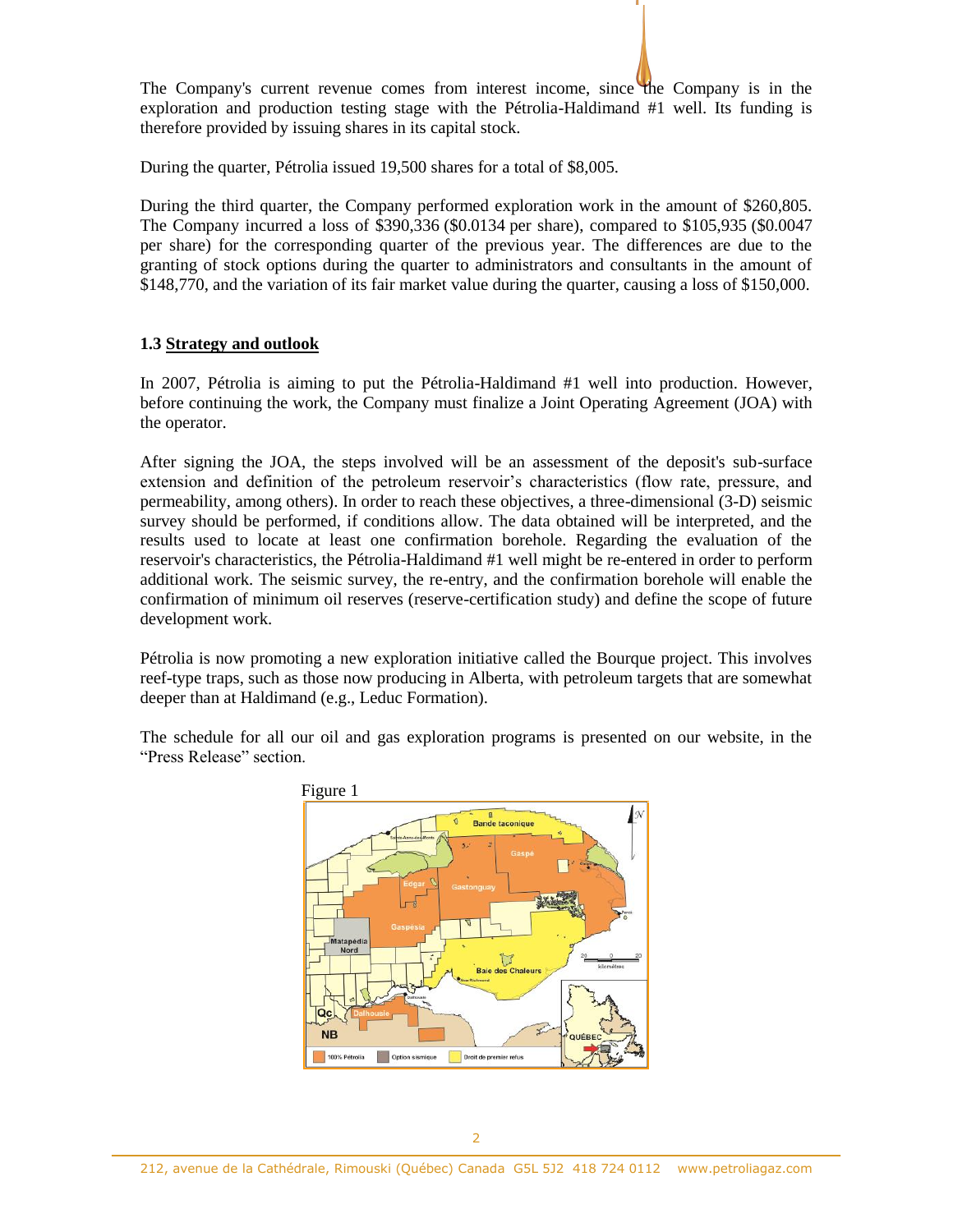## **Gaspé Property**

| Number of permits (block)<br>Pétrolia's interest<br>Back-in granted to Junex | 23<br>100%<br>50% of Pétrolia's interest                                                                                             |
|------------------------------------------------------------------------------|--------------------------------------------------------------------------------------------------------------------------------------|
| Surface area $(km^2)$                                                        | 4,186 $km^2$                                                                                                                         |
| Access                                                                       | Paved roads and good forest roads in mountainous region;                                                                             |
| <b>Characteristics</b>                                                       | Discovery of light crude in the Pétrolia-Haldimand #1 well;<br>Gaspé is the most-explored region: 7 oil wells drilled since<br>1999: |
|                                                                              | Sector's oil and gas potential demonstrated;<br>Adequate regional seismic coverage;                                                  |
| Targets                                                                      | Devonian reefs, limestones, and sandstones, between 600<br>and 2,500 metres in depth;                                                |
| Projected work                                                               | $25 \text{ km}^2$ of 3-D seismics (Haldimand project);<br>One confirmation well (Haldimand project);                                 |
|                                                                              | Reserve-certification study (Haldimand project):<br>Seismic (Bourque project);                                                       |
|                                                                              | Reprocessing of old seismic profiles.                                                                                                |

The Gaspé exploration permit block is located in the northeastern part of the Gaspé Peninsula, with a total surface area of 4,186 km<sup>2</sup>. Pétrolia holds a 100% interest. The Gaspé - Basin region is where most of the exploration work has been conducted on the peninsula. The presence of oil seeps (60 sites) associated with Devonian sandstones accounts for the attention given to this region by explorers for more than a century, and also by Pétrolia, which has drilled three wells there.

Over the next year, Pétrolia will develop a new project called the "Bourque Project". This project is focused on a new target that is located on the western extension of the Pétrolia-Haldimand geologic structure. The Company recently undertook the interpretation of seismic profiles obtained in the 1980s, based on the reprocessing done in the 1990s. These profiles show reef-type traps, the first to be found in the Gaspé, which is an important step forward in understanding their geometry and formation. The results make it possible to take a fresh look at the property and to identify new targets to explore. However, a detailed seismic campaign is needed before beginning any new drilling.

Once the JOA is signed, the development of the Haldimand oil field, exploration work for the Bourque project, and the reprocessing of seismic profiles will become the Company's priorities.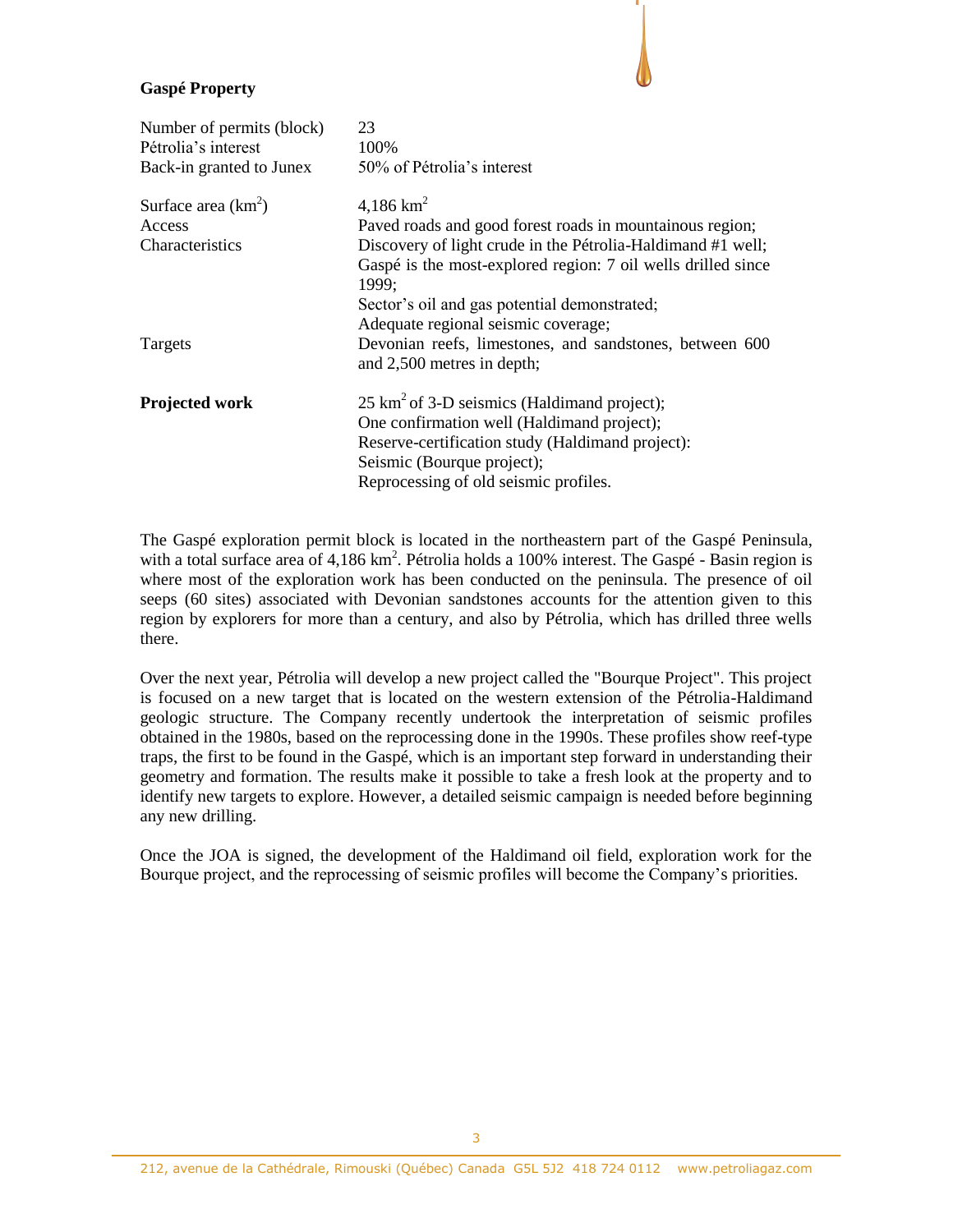## **Gaspésia Property**

| Number of permits 7<br>(block) |                                                                 |  |  |  |  |
|--------------------------------|-----------------------------------------------------------------|--|--|--|--|
| Pétrolia's interest            | 100%                                                            |  |  |  |  |
| Surface area                   | 1,382 $km^2$                                                    |  |  |  |  |
| Access                         | Forest roads in mountainous region;                             |  |  |  |  |
| Characteristics                | Low level of regional exploration: first work in 2002;          |  |  |  |  |
|                                | Poor regional seismic coverage, but calibrated by a borehole;   |  |  |  |  |
|                                | No borehole on the property, but a few boreholes drilled in the |  |  |  |  |
|                                | sector, including two on the western edge of the Pétrolia       |  |  |  |  |
|                                | permits;                                                        |  |  |  |  |
|                                | Sector has oil and gas potential;                               |  |  |  |  |
| Targets                        | Silurian reservoirs to a depth of 3,500 metres;                 |  |  |  |  |
| <b>Work completed</b>          | Interpretation of the existing seismics;                        |  |  |  |  |
|                                | Completion of a regional seismic survey program over a total    |  |  |  |  |
|                                | length of 126 km in December 2006.                              |  |  |  |  |
|                                | Processing of seismic data acquired in 2006;                    |  |  |  |  |
|                                | Reprocessing of all the lines acquired previously and completed |  |  |  |  |
|                                | in June 2007.                                                   |  |  |  |  |
| <b>Projected work</b>          | Interpretation incorporating geological, geophysical,<br>and    |  |  |  |  |
|                                | petrophysical data;                                             |  |  |  |  |
|                                | Inversion of the potential-field data;                          |  |  |  |  |
|                                | GOCAD 3-D model incorporating all available data.               |  |  |  |  |

Following a study by Sproule designed to integrate the seismic and geological data, recommendations were made to Pétrolia to develop the Gaspésia property. The first step, aimed at assessing the hydrocarbon potential, was marked by the execution of a regional seismic survey in December 2006. Processing of the data, completed in June 2007, confirms the excellent quality of the data obtained.

A high-resolution seismic reflection survey was completed in December 2006 and the final results were delivered in June 2007. The objective of the regional seismic program was to identify a hydrocarbon reservoir in an area where conditions are favorable for the discovery of oil. The seismic data acquired prior to 2006 for this region were reprocessed to obtain a uniform seismic image for interpretation.

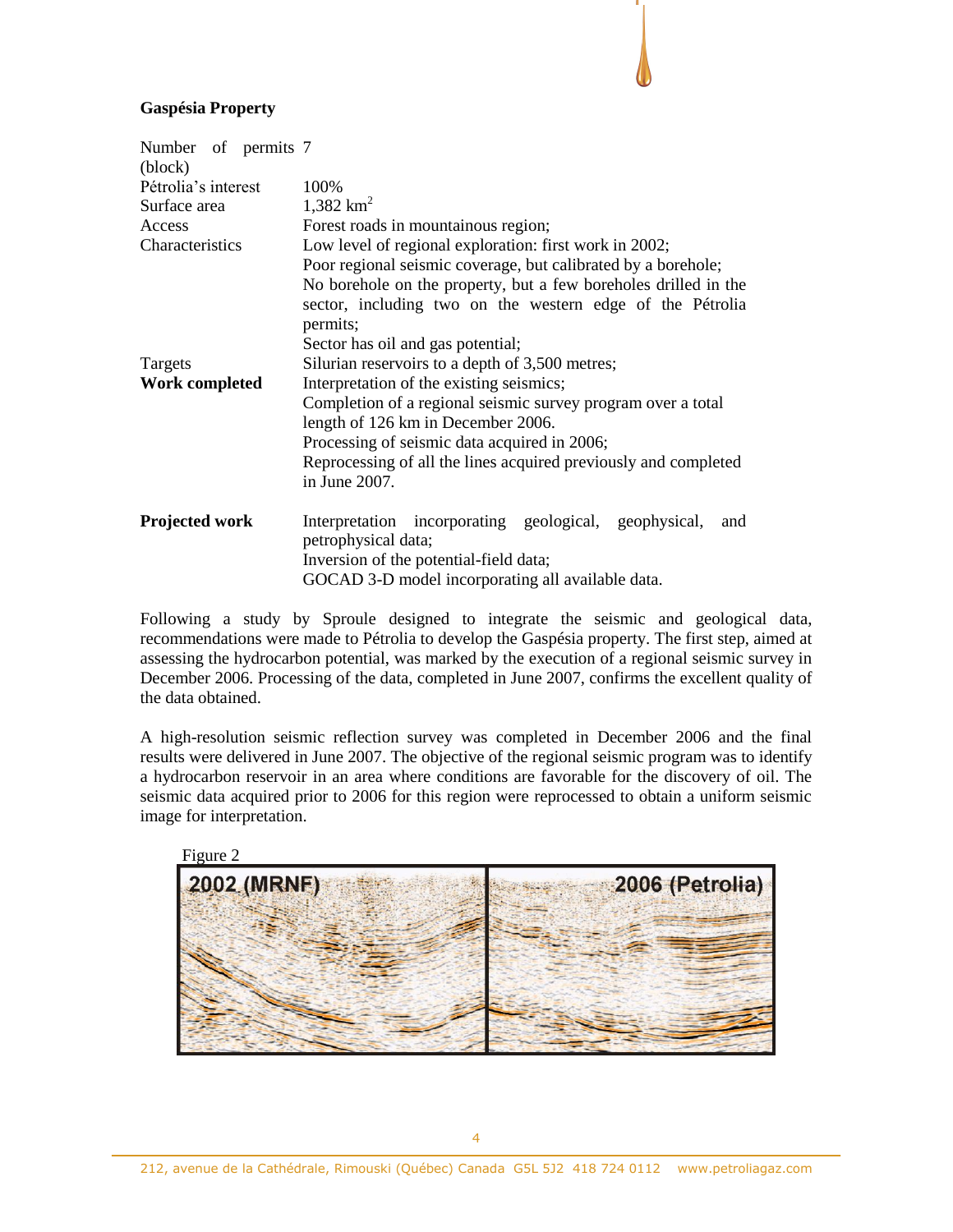The seismic data acquired in 2006 with a wide frequency band (6-130 Hz), high fold coverage (90), and high spatial precision (10 m) provide a high-quality seismic image near the surface. The new seismic data were recorded with a large separation between the sources and the receivers (3,600 m), which enables complex structures to be imaged. The effort put into the acquisition and the excellent conditions during the survey (low noise and good receiver coupling) are responsible for one of the best seismic surveys carried out in the Gaspé peninsula (Figure 2).

The seismic interpretation currently underway was facilitated by the identification of contacts in the main formations all the way to the surface, allowing for direct correlation with the geologic maps. The seismic profile acquired in 2005 (PET-05-03) allows the interpretation to be calibrated against the only deep well in the region, the La Verendrye #1 well. A preliminary interpretation identified a series of faults that were not previously known. These faults could represent new possibilities for traps likely to contain hydrocarbons. Additionally, two new exploration concepts were developed, which will have to be verified by detailed studies.

Moreover, an internal evaluation of the Gaspésia permit block was performed based on the regional seismic program and the thermal-maturation study. With this new information available, Pétrolia has decided to focus its exploration program on the area to the north of the Causapscal fault.

#### **Dalhousie Property**

| Number of permits 3    |                                                              |  |  |  |  |
|------------------------|--------------------------------------------------------------|--|--|--|--|
| (block)                |                                                              |  |  |  |  |
| Pétrolia's interest    | 100%                                                         |  |  |  |  |
| Surface area           | $682$ km <sup>2</sup>                                        |  |  |  |  |
| Access                 | Paved secondary roads;                                       |  |  |  |  |
|                        | Urban and industrial zone nearby                             |  |  |  |  |
| <b>Characteristics</b> | Very low level of exploration in the region (no boreholes or |  |  |  |  |
|                        | seismics have been carried out to date);                     |  |  |  |  |
|                        | Sector has oil and gas potential                             |  |  |  |  |
| Targets                | Devonian and Silurian;                                       |  |  |  |  |
| Work completed         | Geological compilation in 2005 by the Geological Survey of   |  |  |  |  |
|                        | Canada;                                                      |  |  |  |  |
|                        | Work on thermal maturation and evaluation of the hydrocarbon |  |  |  |  |
|                        | potential in northeastern New Brunswick by the Geological    |  |  |  |  |
|                        | Survey of Canada in 2005                                     |  |  |  |  |
|                        |                                                              |  |  |  |  |

**Projected work** Regional geophysical surveys.

In 2005, the Geological Survey of Canada completed an initial study of thermal maturation and hydrocarbon potential in northeastern New Brunswick. The data collected suggest the presence of zones with favourable conditions for preserving liquid and/or gaseous hydrocarbons. These permits were acquired based on the results of this study and essentially cover the areas with the most favourable conditions for oil. The city of Dalhousie is located on the edge of the permits and its thermal power plant and major maritime port represent a potential market.

Last June, Pétrolia carried out a geological field investigation of the Dalhousie property in cooperation with the New Brunswick Ministry of Natural Resources. This geological reconnaissance constitutes the first stage of petroleum exploration.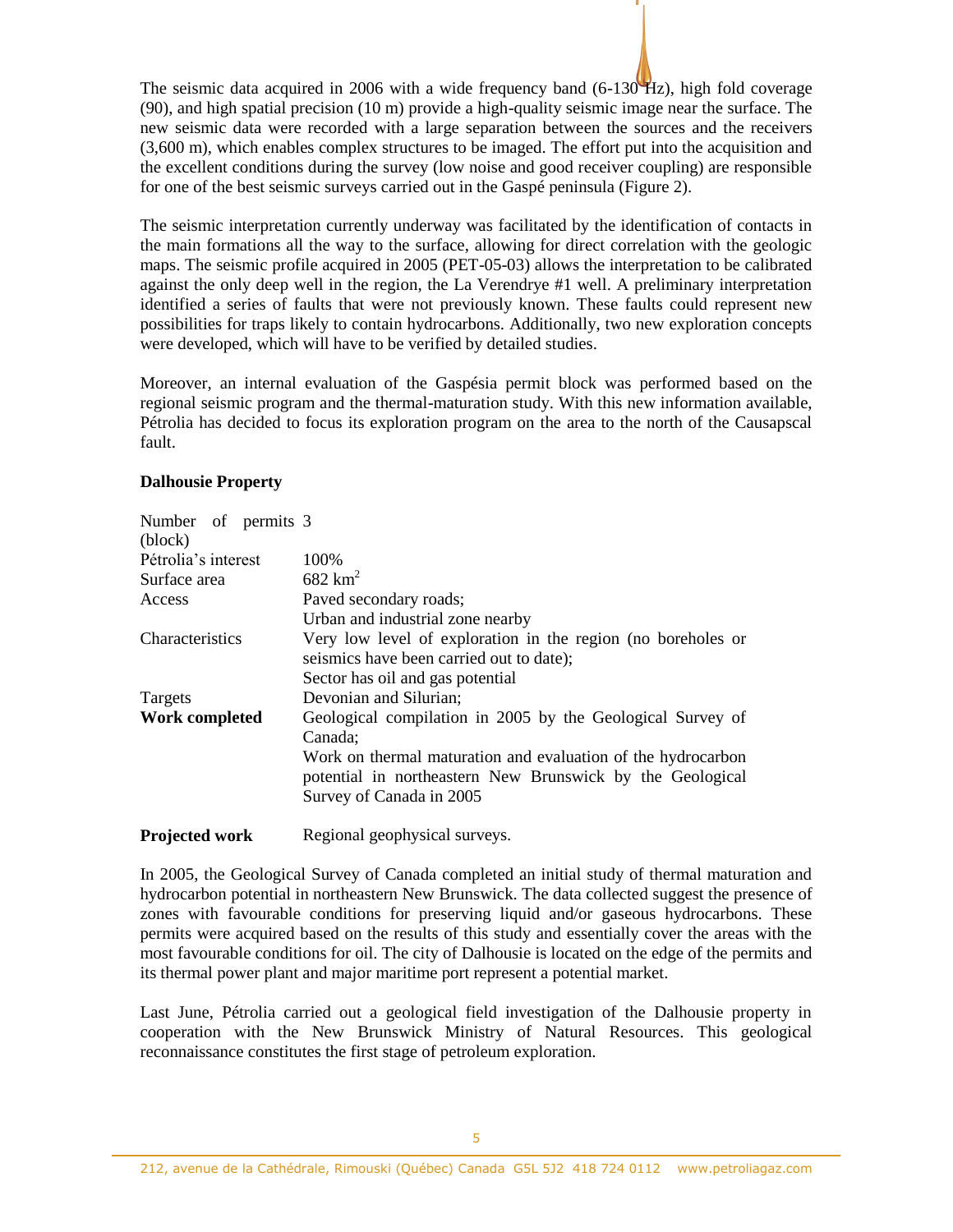Over the course of the next year, Pétrolia is planning to perform geophysical work in order to complete the regional study of the geology of northeastern New Brunswick. This study will enable better targeting of prospective zones, possibly leading to a detailed seismic survey.

## **1.4 Effectiveness of Disclosure Procedures and Controls**

The President and Chief Executive Officer and the Vice President of Finance have designed or supervised the design of disclosure controls and procedures in order to provide reasonable assurance that material information relating to the Company is made known to them, particularly during the period in which the annual filings are being prepared. They have also designed or supervised the design of internal controls over financial reporting in order to provide reasonable assurance regarding the reliability of financial reporting and the preparation of financial statements for external purposes in accordance with Canadian Generally Accepted Accounting Principles.

The assessment of the effectiveness of disclosure procedures and controls was conducted as of September 30, 2006, by the Company's officers, specifically the President and Chief Executive Officer and the Vice President of Finance, and under their supervision. Based on this assessment, these officers concluded that the Company's disclosure controls and procedures are effective in reasonably ensuring that the material information relating to the Company is made known to them by other members of the Company's staff on a timely basis.

# **1.5 Operating Results and Cash Position**

For the quarter, the Company's revenues were limited to interest income of \$1,366 from shortterm investments, compared to \$11,596 for the same quarter in 2006. The decrease in investment income is a result of decreased temporary investments.

As of June 30, 2007, the Company had cash and cash equivalents of \$368,317, a decrease of \$284,484 for the quarter. Disbursements related to deferred operating expenses and taxes on properties totaling \$246,368 explain much of the change in cash and cash equivalents.

As of June 30, 2007, working capital was \$290,658. As of the same date, the Company had met its commitments to its flow-through share subscribers by performing all of the exploration work which it had abandoned.

In accordance with research permits granted by the Quebec Ministry of Natural Resources and Wildlife, the Company agreed to pay fees in the amount of \$200,018 by 2010. The minimum payments of \$74,111 have already been paid for the current fiscal year and \$68,340 for the next three fiscal years. In addition, the Company must perform work on its properties located in Quebec with minimum costs that vary according to the age of the permits. These costs correspond to \$0.50 per hectare for the permit's first year and increase annually by \$0.50, reaching \$2.50 per hectare starting with the fifth year.

The minimum payments due are \$150,000 for fiscal year 2008, \$790,000 in 2009, \$880,545 in 2010, and \$125,025 in 2011.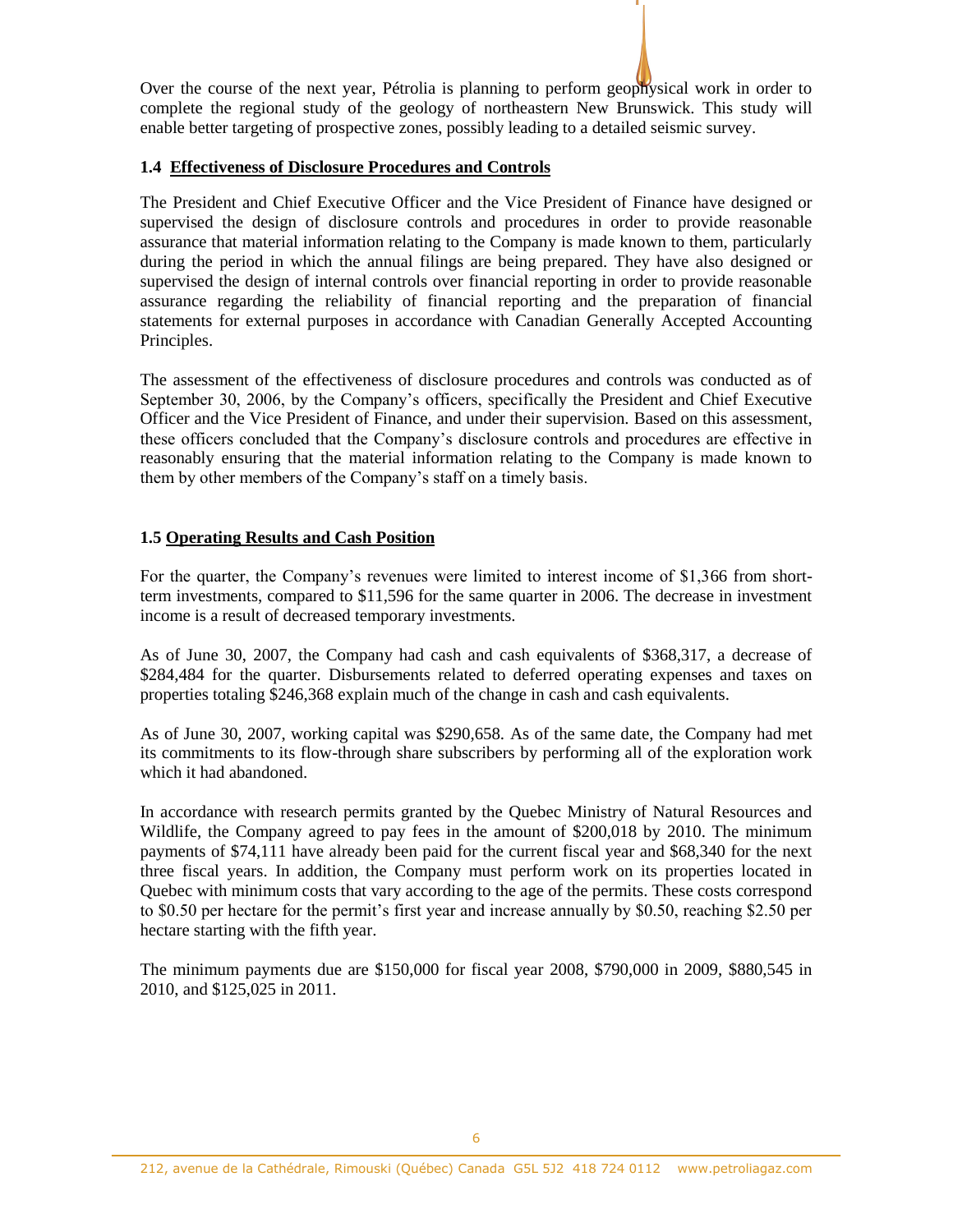## **1.6 Analysis of General and Administrative Expenses**

General and administrative expenses for the quarter totaled \$273,544, compared to \$160,630 in 2006. The variance of \$112,914 between this quarter in 2007 and this quarter in 2006 was caused by recorded stock-based compensation in the amount of \$148,770 in 2007, compared to \$31,500 in 2006.

### **1.7 Summary of quarterly results**

|                                                                     | 2007       |                    | 2006     |                          |            |                         | 2005     |                                 |
|---------------------------------------------------------------------|------------|--------------------|----------|--------------------------|------------|-------------------------|----------|---------------------------------|
|                                                                     | June<br>\$ | <b>March</b><br>\$ | \$       | December September<br>\$ | June<br>\$ | <b>March</b><br>\$      | \$       | <b>December September</b><br>\$ |
| Revenue                                                             | 1,366      | 12,212             | 22,338   | 12,233                   | 11,596     | 22,595                  | 9,929    | 103,687                         |
| Net earnings<br>(Net loss)                                          | (390, 336) | 315,253            | (21,008) | (122, 458)               |            | $(105,935)$ $(195,831)$ | (53,701) | 56,319                          |
| Net earnings<br>(Net loss)<br>per share<br>and diluted<br>per share | (0.0134)   | 0.109              | (0.0007) | (0.0049)                 | (0.0047)   | (0.0098)                | (0.0030) | 0.049                           |

The revenue consists of grants and interest earned for each of the quarters. General and administrative expenses have been relatively stable from one quarter to another in 2007. The changes in losses or quarterly profits are explained as follows:

| $2005 - September:$ | Recorded \$99,905 from disposal of well rights and \$28,651 for future income<br>taxes:                        |
|---------------------|----------------------------------------------------------------------------------------------------------------|
| $2006 - March:$     | Recorded stock-based compensation in the amount of \$130,065;                                                  |
| $2007 - March:$     | Gain in the amount of \$400,000 resulting from an investment recorded at fair<br>value.                        |
| $2007 - June:$      | Recorded an investment at fair value causing a loss of \$150,000 and stock-based<br>compensation of \$148,770. |

#### **1.8 Related-Party Transactions**

During the quarter, a company (Géominex Inc.) in which one of Pétrolia's directors holds a minority interest, billed for deferred exploration expenses for a total of \$70,000 (2006 - \$48,200) and rent of \$600 (2006 - \$3,120). As of June 30, 2007, \$35,340 is due (2006 - \$8,455).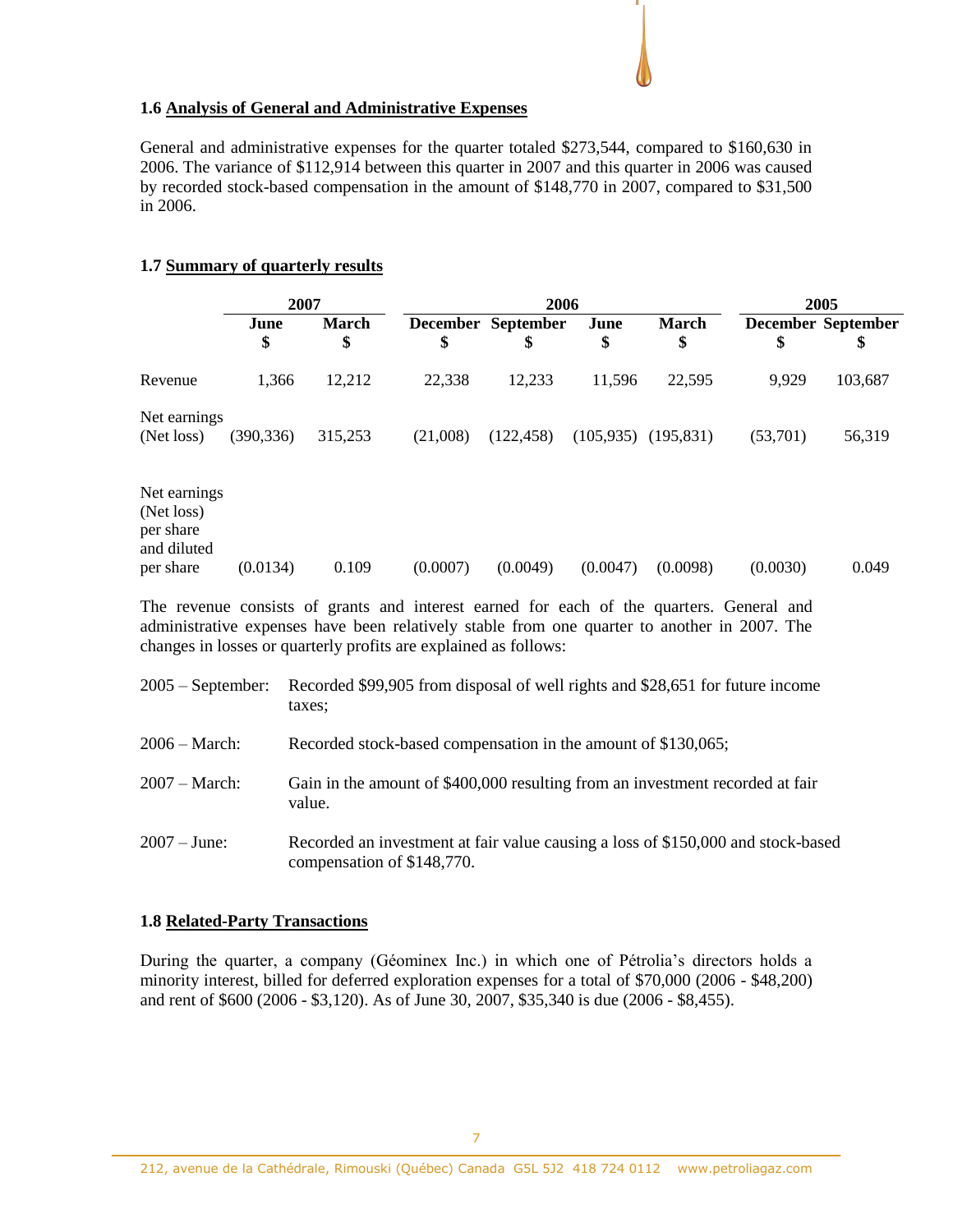

In addition, the Company shares administrative expenses with Ressources Appalaches, a company that has the same chief executive officer. It billed the Company for the following expenses:

The balance owed to this company as of June 30, 2007, is \$15,619 (2006 – \$30,617).

The Company rented premises from one of its directors for \$4,350. No balance is due as of June 30, 2007.

These operations occurred in the normal course of business and were recorded at the fair exchange value, which is the amount of the established consideration accepted by the related parties.

### **1.9 New accounting standards**

#### **Accounting modifications**

The Canadian Institute of Chartered Accountants (CICA) modified section 1506 entitled "Accounting modifications", which now stipulates that a) an entity should only change accounting methods voluntarily if the change results in financial statements that provide reliable and more relevant information, b) accounting method changes must be accompanied by information regarding the figures of the previous periods and the reason for the change, c) in the case of estimation changes, information on the nature of the change and the amount must be provided. On October 1, 2006, the Company adopted these new recommendations, which had no effect on its interim financial statements.

#### **Financial instruments**

The CICA issued new accounting standards related to financial instruments: a) section 1530 "Comprehensive Income", which introduces a new requirement regarding the temporary exclusion of certain types of gains and losses of net earnings, b) section 3855 "Financial Instruments - Recognition and Measurement", which stipulates when an entity must record a financial asset, a financial liability, or a non-financial derivative instrument in its balance sheet and whether the recording of included amounts must be based on the fair value or the costs and also specifies how to present the gains and losses on financial instruments, c) section 3865 "Hedges", which describes when and how hedge accounting can be used. On October 1, 2006, the Company adopted these new recommendations and now considers its temporary investments as financial assets held for trading and records them at the fair value that corresponds to their cost, given their short-term maturity. The Company also considers the long-term investment a financial asset held for trading and records it at the fair value.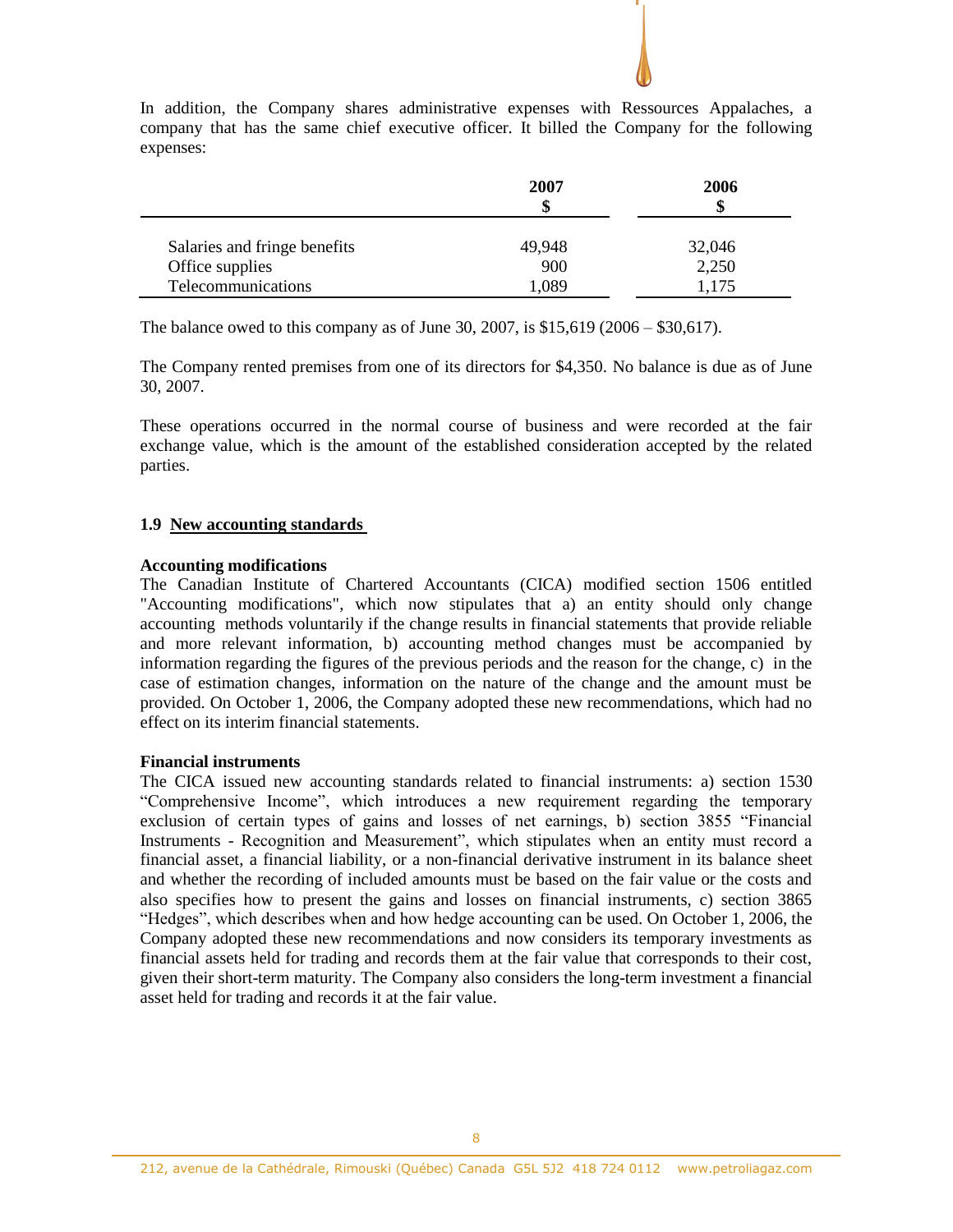### **1.10 Risk and Uncertainty**

The risks that are associated with the Company's activities are the same as those disclosed in the annual management report. Economic and sectoral factors remain mostly unchanged. There was no significant change in the Company's third quarter.

## **1.11 Additional Information**

#### a) Supplemental information

Certain supplemental information, including prior interim management reports and press releases are available online at **[www.sedar.com](http://www.sedar.com/)** in the documents section or on Pétrolia's Web site at: **www.petroliagaz.com**.

#### b) *Rule 51-102A section 5.3*

Details of deferred exploration expenses for the three and nine months ended June 30, 2007, are presented in the statement of deferred exploration expenses within the Company's interim financial statements as of the same date.

#### *c) Rule 51-102A-section 5.4*

#### *Information on shares issued, warrants, and stock options as at July 26, 2007:*

Common shares**:** 29,208,252 common shares were issued, including 1,929,289 shares that have been escrowed, thus leaving 27,278,963 shares outstanding.

Warrants: 2,622,869 warrants can be exercised as follows:

- 1,611,870 shares at a price of \$0.55 per share until September 30, 2007;
- 1,010,999 shares at a price of \$0.75 per share until November 30, 2007.

Broker warrants: 202,603 broker warrants can be exercised at a price of \$0.38 per share until December 30, 2007.

Stock options: The stock options granted to its directors, members of senior management, employees, and service providers are the following:

- 270,000 stock options exercisable at a price of \$0.40 per share until 15 Mar 2010;
- 1,100,000 stock options exercisable at a price of \$0.40 per share until February 3, 2011;
- 150,000 stock options exercisable at a price of \$0.58 per share until May 10, 2011;
- 1,125,000 stock options exercisable at a price of \$0.40 per share until June 21, 2012.